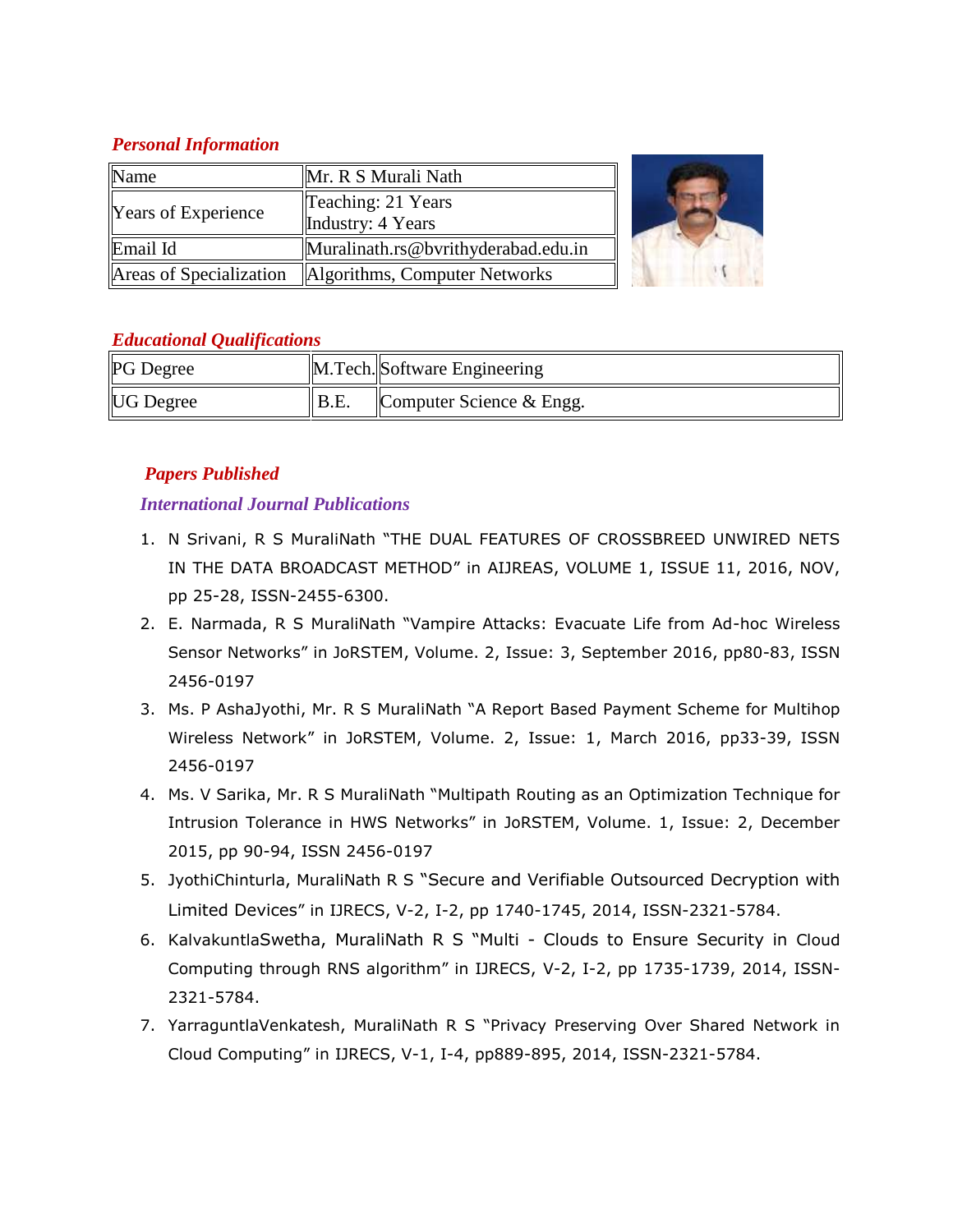#### *International Conference Publications*

- 1. K.Deepika Reddy, R S MuraliNath "Shared Data in the cloud with Enabled Privacy-Preserving public Auditing" in International Conference On Emerging Trends in Science Technology Engineering and Management held on 09th & 10th, October 2015.
- 2. MuraliNath R S, DilliRavilla and Dr. Chandra Shekar Reddy Putta "Routing Algorithm for Adaptive Hybrid Routing in Wireless Adhoc Networks" in ICMID 2012.
- 3. DilliRavilla, R S Murali Nath and Dr. P Chandra Shekar Reddy "Hybrid Routing for Ad Hoc Wireless Networks", Information Technology and Mobile Communication-Communications in Computer and Information Science Volume 147, 2011, pp 240- 244, Springer,**ISBN :**978-3-642-20573-6
- 4. Dr. Chandra Shekar Reddy Putta, Dr. K. Bhanu Prasad, DilliRavilla, MuraliNath R S, and M.L. Ravi Chandra "Performance of Ad Hoc Network Routing Protocols in IEEE 802.11" in ICCCT 10, **ISBN:** 978-1-4244-9033-2

# *FDP's Attended*

- 1. Think Technology Transform, 21-06-2018, BVRITH, Dr. Lakshmi.
- 2. IMC Certified Examiner Course, 17-07-2017 to 20-07-2017, IMC Bhavan, Mumbai.
- 3. Inseminate Technical Institutes on OBE competence, R&D and IPR, 19-06-2017 to 24-06-2017, GNITS, EICT Academy, NIT Warangal.
- 4. Mind-Map for an Effective Learning/Teaching, 06-06-2017 & 07-06-2017, VEDIC.
- 5. Freshman program C-Programming, 08-05-2017, VEDIC.
- 6. Scientific Educational Practices (SEP), 27-04-2017 to 29-04-2017, VEDIC.
- 7. Data Science & Big Data Analytics, 06-03-2017 to 11-03-2017, BVRITH, EICT Academy, NIT Warangal.

# *Professional Memberships:*

Life Member of ISTE (LM 29034)

# *Certifications*

- 1. LifeSkills for Engineers (Level I) Competence CEMCA & UoH May 15 to June 28, 2018
- 2. Problem Solving Through Programming in  $C$  Elite & Top 5% NPTEL Jan-Apr, 2018
- 3. Database Management Systems Elite NPTEL Feb-Mar, 2018
- 4. Cryptography and Network Security Elite NPTEL Jan-Apr, 2018
- 5. Big Data for Better Performance 95% Open2Study Sep, 2017